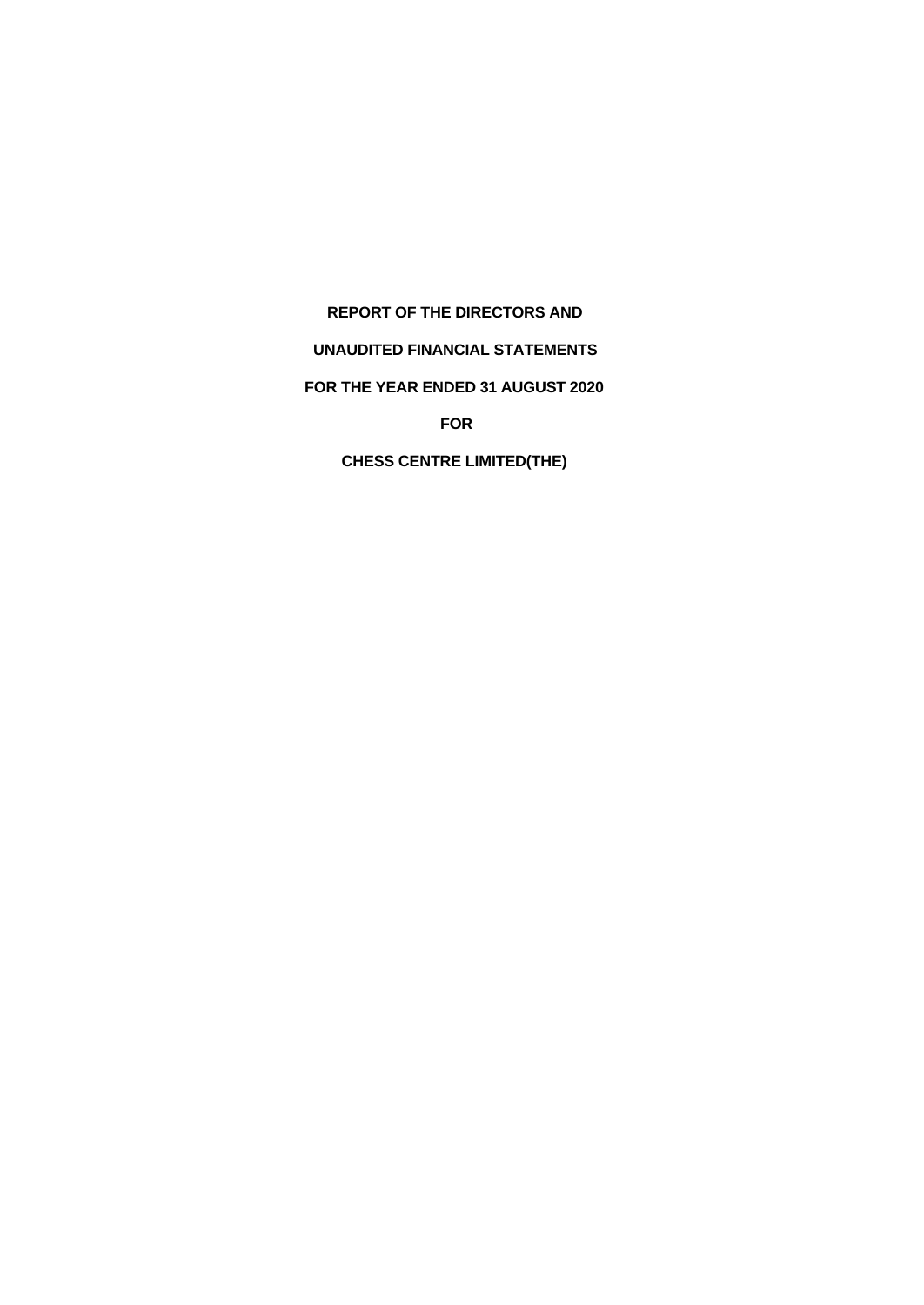### **CONTENTS OF THE FINANCIAL STATEMENTS FOR THE YEAR ENDED 31 AUGUST 2020**

|                                                | Page |  |
|------------------------------------------------|------|--|
| <b>Company Information</b>                     | 1    |  |
| <b>Report of the Directors</b>                 | 2    |  |
| <b>Income Statement</b>                        | 3    |  |
| <b>Balance Sheet</b>                           | 4    |  |
| <b>Statement of Changes in Equity</b>          | 5    |  |
| <b>Notes to the Financial Statements</b>       | 6    |  |
| <b>Chartered Certified Accountants' Report</b> | 9    |  |
| <b>Detailed Profit and Loss Account</b>        | 10   |  |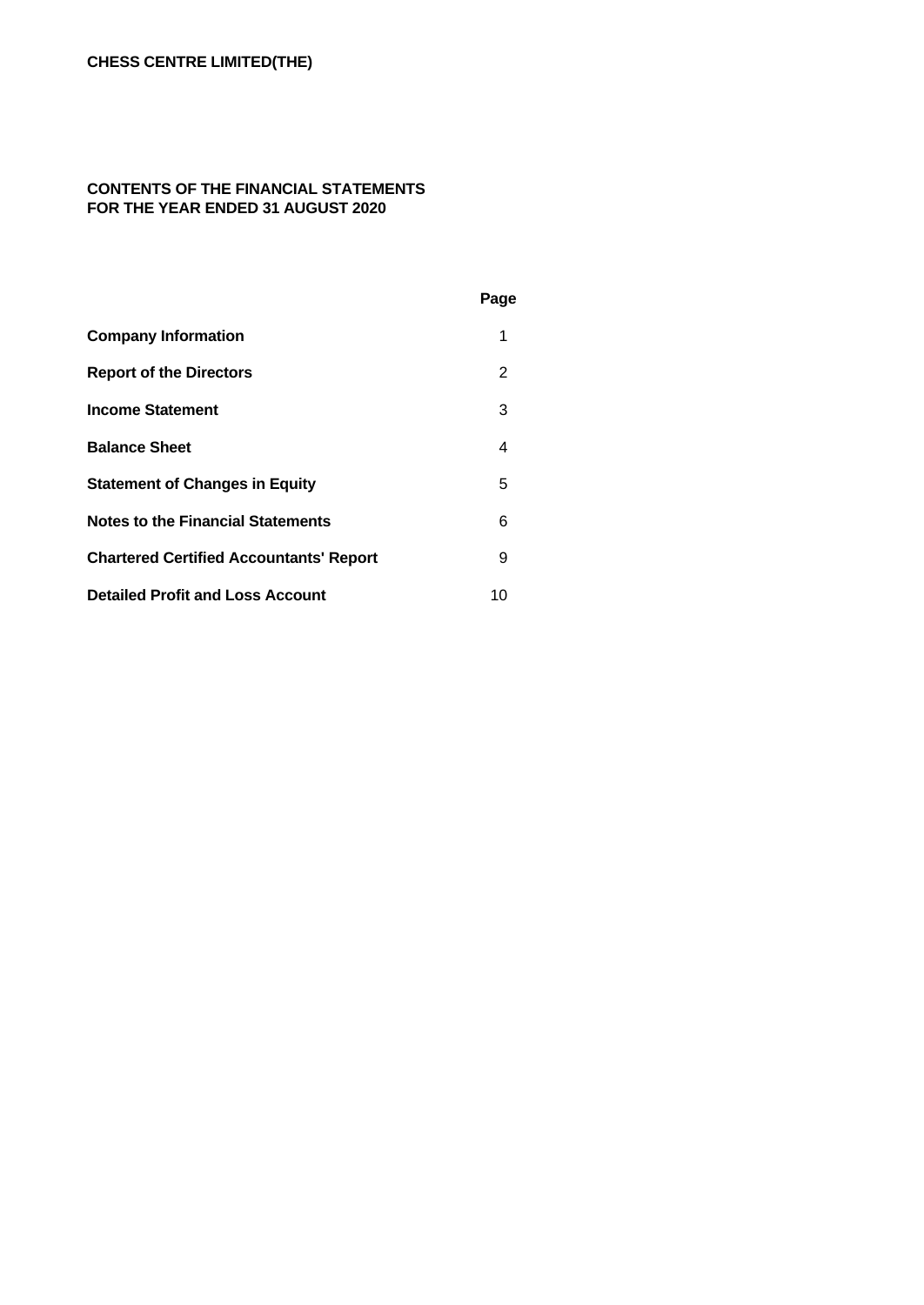## **COMPANY INFORMATION FOR THE YEAR ENDED 31 AUGUST 2020**

**DIRECTORS:** D Eustace

G F Walsh

**REGISTERED OFFICE:** The Watch Oak

Chain Lane Battle East Sussex TN33 0YD

**REGISTERED NUMBER:** 00351495 (England and Wales)

**ACCOUNTANTS:** Watson Associates (Professional Services) Ltd 30 - 34 North Street Hailsham East Sussex BN27 1DW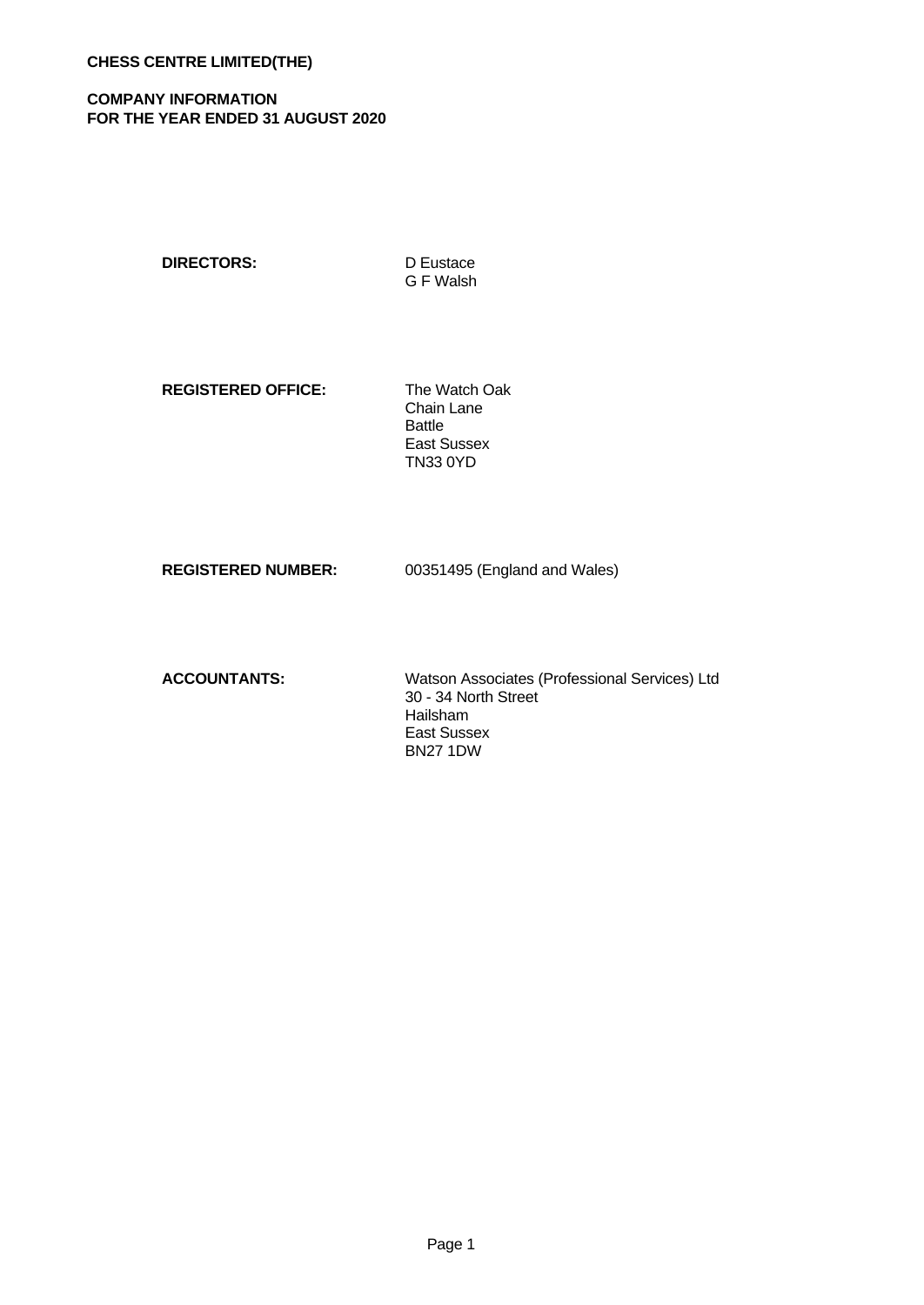### **CHESS CENTRE LIMITED(THE)**

## **REPORT OF THE DIRECTORS FOR THE YEAR ENDED 31 AUGUST 2020**

The directors present their report with the financial statements of the company for the year ended 31 August 2020.

### **PRINCIPAL ACTIVITY**

The principal activity of the company in the year under review was that of the furtherance of chess.

### **DIRECTORS**

The directors shown below have held office during the whole of the period from 1 September 2019 to the date of this report.

D Eustace G F Walsh

#### **STATEMENT OF DIRECTORS' RESPONSIBILITIES**

The directors are responsible for preparing the Report of the Directors and the financial statements in accordance with applicable law and regulations.

Company law requires the directors to prepare financial statements for each financial year. Under that law the directors have elected to prepare the financial statements in accordance with United Kingdom Generally Accepted Accounting Practice (United Kingdom Accounting Standards and applicable law), including Financial Reporting Standard 102 'The Financial Reporting Standard applicable in the UK and Republic of Ireland'. Under company law the directors must not approve the financial statements unless they are satisfied that they give a true and fair view of the state of affairs of the company and of the profit or loss of

- 
- 
- the company for that period. In preparing these financial statements, the directors are required to:<br>
select suitable accounting policies and then apply them consistently;<br>
make judgements and accounting estimates that the company will continue in business.

The directors are responsible for keeping adequate accounting records that are sufficient to show and explain the company's transactions and disclose with reasonable accuracy at any time the financial position of the company and enable them to ensure that the financial statements comply with the Companies Act 2006. They are also responsible for safeguarding the assets of the company and hence for taking reasonable steps for the prevention and detection of fraud and other irregularities.

This report has been prepared in accordance with the provisions of Part 15 of the Companies Act 2006 relating to small companies.

### **ON BEHALF OF THE BOARD:**

................................................................ D Eustace - Director

Date: .............................................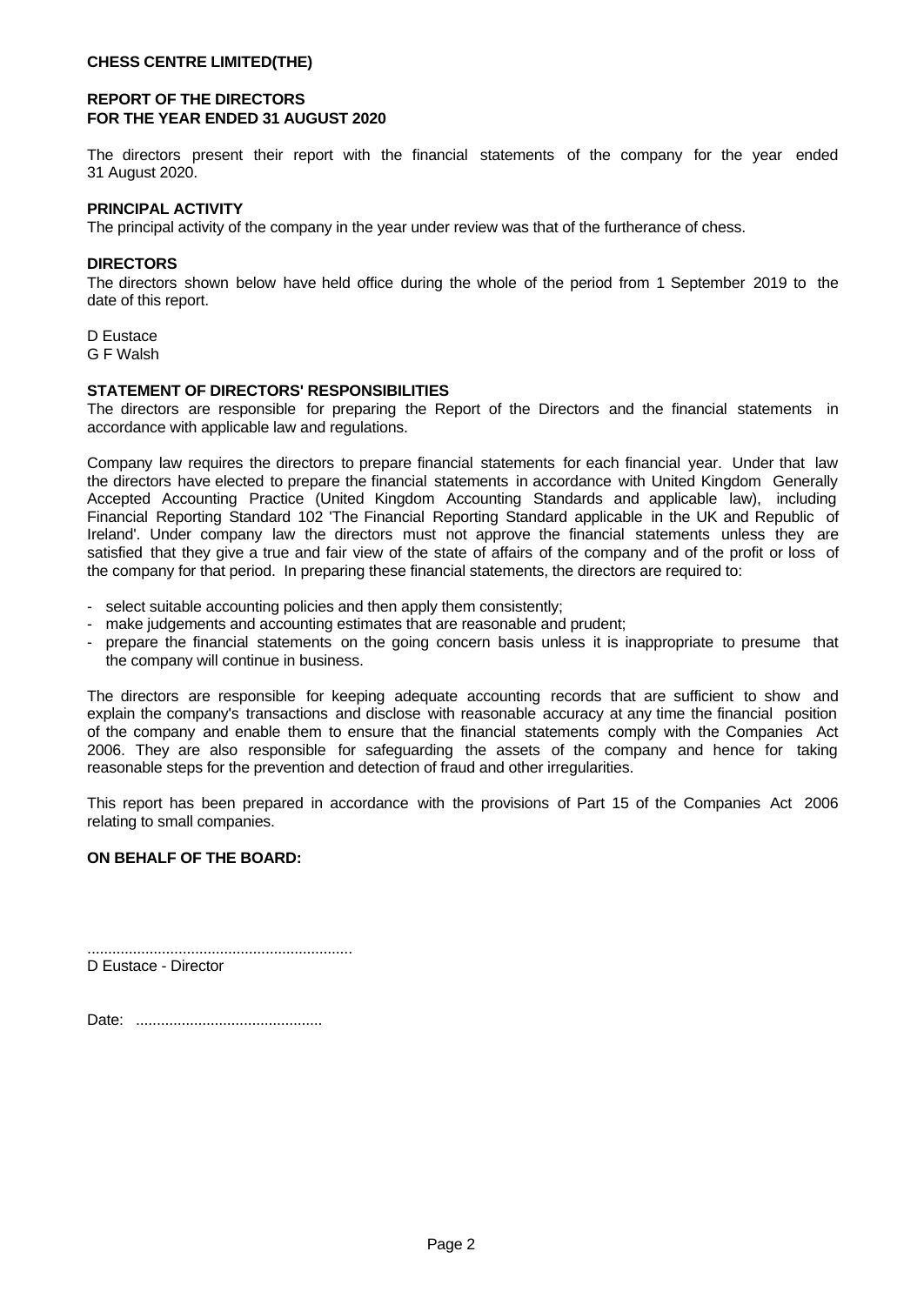## **CHESS CENTRE LIMITED(THE)**

# **INCOME STATEMENT FOR THE YEAR ENDED 31 AUGUST 2020**

|                                                                               | <b>Notes</b> | 2020<br>£          | 2019<br>£      |
|-------------------------------------------------------------------------------|--------------|--------------------|----------------|
| <b>TURNOVER</b>                                                               |              |                    |                |
| Administrative expenses                                                       |              | (1,506)            | (350)          |
|                                                                               |              | (1,506)            | (350)          |
| Income from fixed asset investments<br>Interest receivable and similar income |              | 369<br>46          | 513<br>57      |
| Gain/loss on revaluation of investments                                       |              | (1,091)<br>(1,546) | 220<br>(1,215) |
| <b>LOSS BEFORE TAXATION</b>                                                   |              | (2,637)            | (995)          |
| Tax on loss                                                                   | 4            | (859)              | (209)          |
| <b>LOSS FOR THE FINANCIAL YEAR</b>                                            |              | (3,496)            | (1,204)        |
|                                                                               |              |                    |                |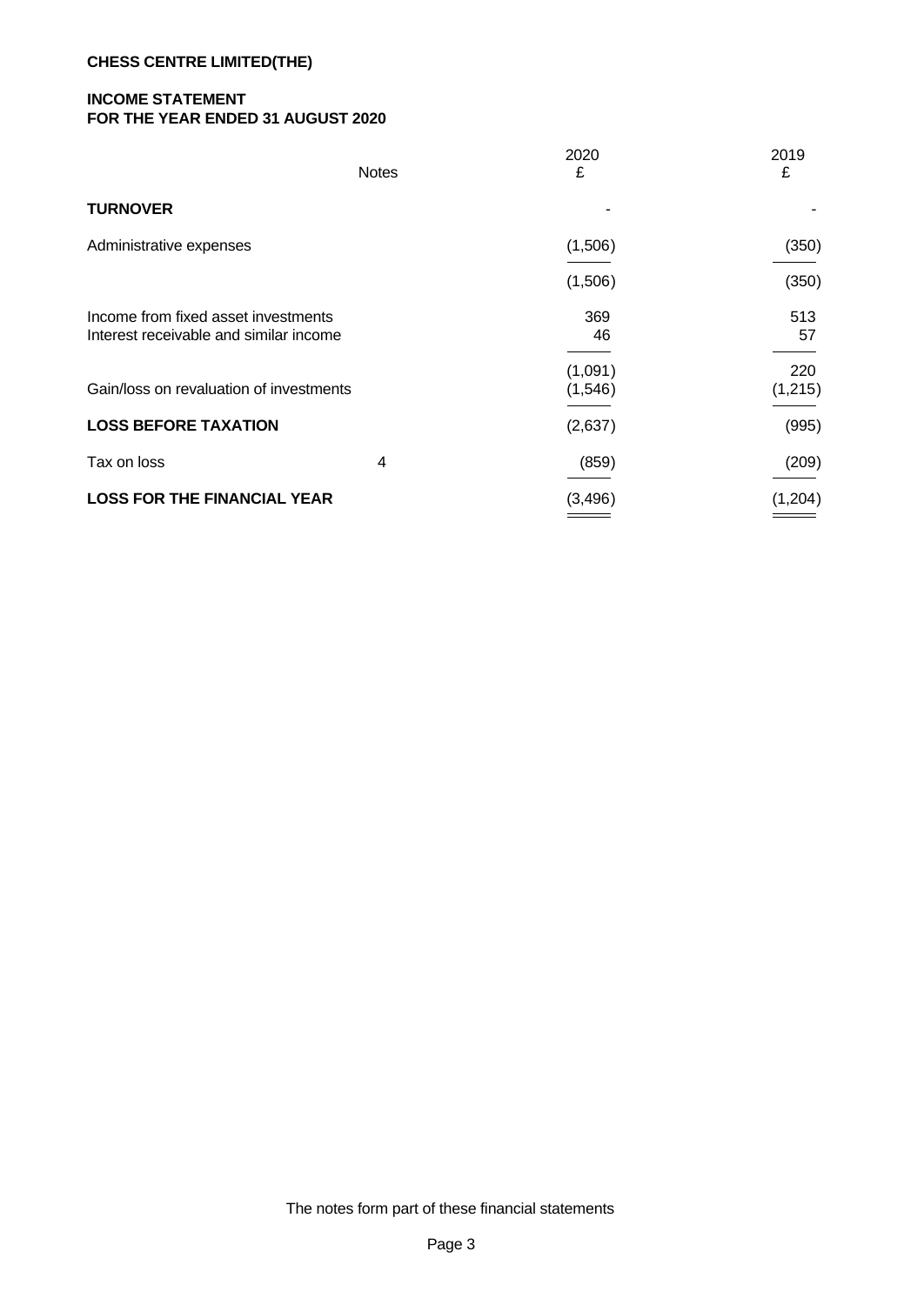#### **BALANCE SHEET 31 AUGUST 2020**

|                                                                                       | <b>Notes</b> | 2020<br>£                          | 2019<br>£                          |
|---------------------------------------------------------------------------------------|--------------|------------------------------------|------------------------------------|
| <b>FIXED ASSETS</b><br>Investments                                                    | 5            | 30,218                             | 31,764                             |
| <b>CURRENT ASSETS</b><br>Cash at bank                                                 |              | 31,077                             | 32,066                             |
| <b>CREDITORS</b><br>Amounts falling due within one year                               | 6            | (2, 515)                           | (2, 413)                           |
| <b>NET CURRENT ASSETS</b>                                                             |              | 28,562                             | 29,653                             |
| TOTAL ASSETS LESS CURRENT<br><b>LIABILITIES</b>                                       |              | 58,780                             | 61,417                             |
| <b>PROVISIONS FOR LIABILITIES</b>                                                     |              | (4,804)                            | (3,945)                            |
| <b>NET ASSETS</b>                                                                     |              | 53,976                             | 57,472                             |
| <b>CAPITAL AND RESERVES</b>                                                           |              |                                    |                                    |
| Called up share capital<br>Revaluation reserve<br>Other reserves<br>Retained earnings | 7            | 1,500<br>17,234<br>3,986<br>31,256 | 1,500<br>17,234<br>3,986<br>34,752 |
| <b>SHAREHOLDERS' FUNDS</b>                                                            |              | 53,976                             | 57,472                             |

The company is entitled to exemption from audit under Section 477 of the Companies Act 2006 for the year ended 31 August 2020.

The members have not required the company to obtain an audit of its financial statements for the year ended 31 August 2020 in accordance with Section 476 of the Companies Act 2006.

The directors acknowledge their responsibilities for:

- (a) ensuring that the company keeps accounting records which comply with Sections 386 and 387 of the Companies Act 2006 and
- (b) preparing financial statements which give a true and fair view of the state of affairs of the company as at the end of each financial year and of its profit or loss for each financial year in accordance with the requirements of Sections 394 and 395 and which otherwise comply with the requirements of the Companies Act 2006 relating to financial statements, so far as applicable to the company.

The financial statements have been prepared in accordance with the provisions applicable to companies subject to the small companies regime.

The financial statements were approved by the Board of Directors and authorised for issue on ............................................. and were signed on its behalf by:

................................................................

D Eustace - Director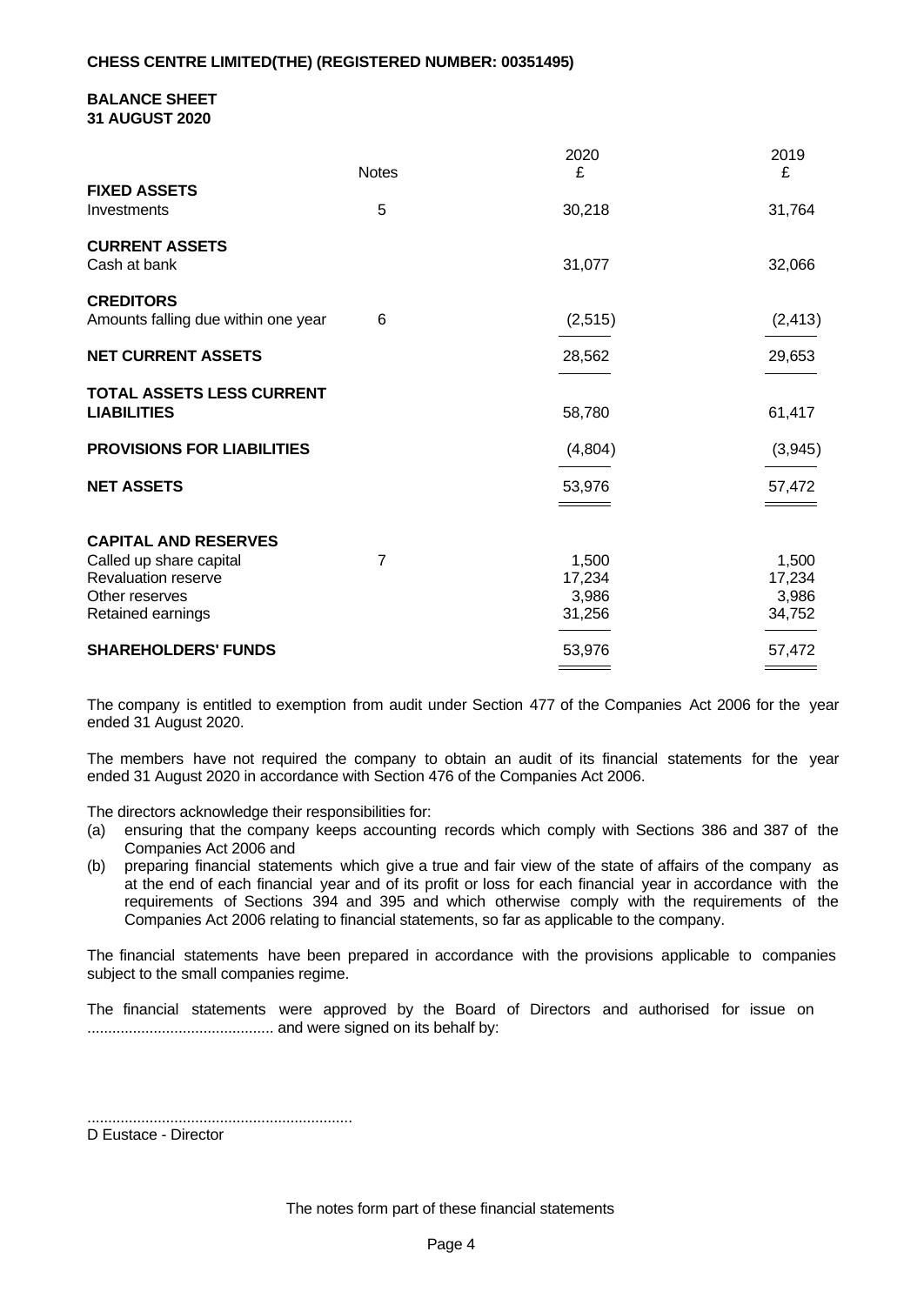# **STATEMENT OF CHANGES IN EQUITY FOR THE YEAR ENDED 31 AUGUST 2020**

|                                                                                | Called up<br>share<br>capital<br>£ | Retained<br>earnings<br>£ | Revaluation<br>reserve<br>£ | Other<br>reserves<br>£ | Total<br>equity<br>£ |  |
|--------------------------------------------------------------------------------|------------------------------------|---------------------------|-----------------------------|------------------------|----------------------|--|
| <b>Balance at 1 September 2018</b>                                             |                                    | 34,948                    | 18,242                      | 3,986                  | 57,176               |  |
| <b>Changes in equity</b><br>Issue of share capital<br>Total comprehensive loss | 1,500                              | (196)                     | (1,008)                     |                        | 1,500<br>(1,204)     |  |
| Balance at 31 August 2019                                                      | 1,500                              | 34,752                    | 17,234                      | 3,986                  | 57,472               |  |
| <b>Changes in equity</b><br>Total comprehensive loss                           |                                    | (3,496)                   |                             |                        | (3, 496)             |  |
| Balance at 31 August 2020                                                      | 1,500                              | 31,256                    | 17,234                      | 3,986                  | 53,976               |  |
|                                                                                |                                    |                           |                             |                        |                      |  |

The notes form part of these financial statements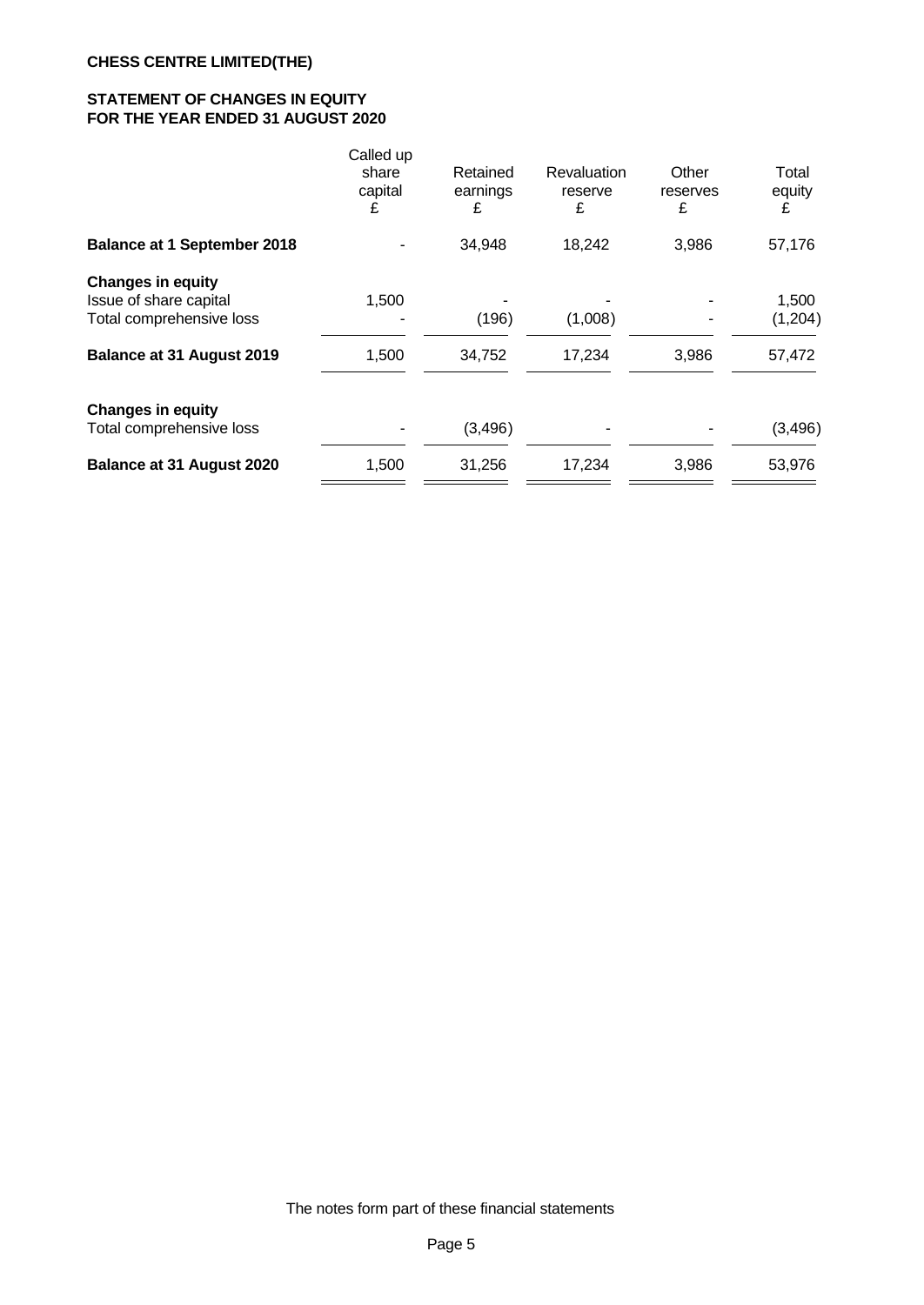## **NOTES TO THE FINANCIAL STATEMENTS FOR THE YEAR ENDED 31 AUGUST 2020**

### 1. **STATUTORY INFORMATION**

Chess Centre Limited(The) is a private company, limited by shares, registered in England and Wales. The company's registered number and registered office address can be found on the Company Information page.

### 2. **ACCOUNTING POLICIES**

#### **Basis of preparing the financial statements**

These financial statements have been prepared in accordance with Financial Reporting Standard 102 "The Financial Reporting Standard applicable in the UK and Republic of Ireland" including the provisions of Section 1A "Small Entities" and the Companies Act 2006. The financial statements have been prepared under the historical cost convention as modified by the revaluation of certain assets.

#### **Critical accounting judgements and key sources of estimation uncertainty**

No significant judgements have had to be made by management in preparing these financial statements.

There were no key assumptions made concerning the future, and other key sources of estimation uncertainty at the reporting date, that have a significant risk of causing a material adjustment to the carrying amounts of assets and liabilities within the next financial year.

#### **Financial instruments**

The company only enters into basic financial instruments transactions that result in the recognition of financial assets and liabilities like trade and other accounts receivable and payable, loans from banks and other third parties, and loans to related parties.

Debt instruments that are payable or receivable within one year, are measured, initially and subsequently, at the undiscounted amount of the cash or other consideration expected to be paid or received; other debt instruments are initially measured at present value of the future payments and subsequently at amortised cost using the effective interest method.

Financial assets that are measured at cost and amortised cost are assessed at the end of each reporting period for objective evidence of impairment. If objective evidence of impairment is found, an impairment loss is recognised in profit or loss.

Financial assets and liabilities are offset and the net amount reported in the balance sheet only when there is an enforceable right to set off the recognised amounts and there is an intention to settle on a net basis or to realise the asset and settle the liability simultaneously.

#### **Taxation**

Taxation for the year comprises current and deferred tax. Tax is recognised in the Income Statement, except to the extent that it relates to items recognised in other comprehensive income or directly in equity.

Current or deferred taxation assets and liabilities are not discounted.

Current tax is recognised at the amount of tax payable using the tax rates and laws that have been enacted or substantively enacted by the balance sheet date.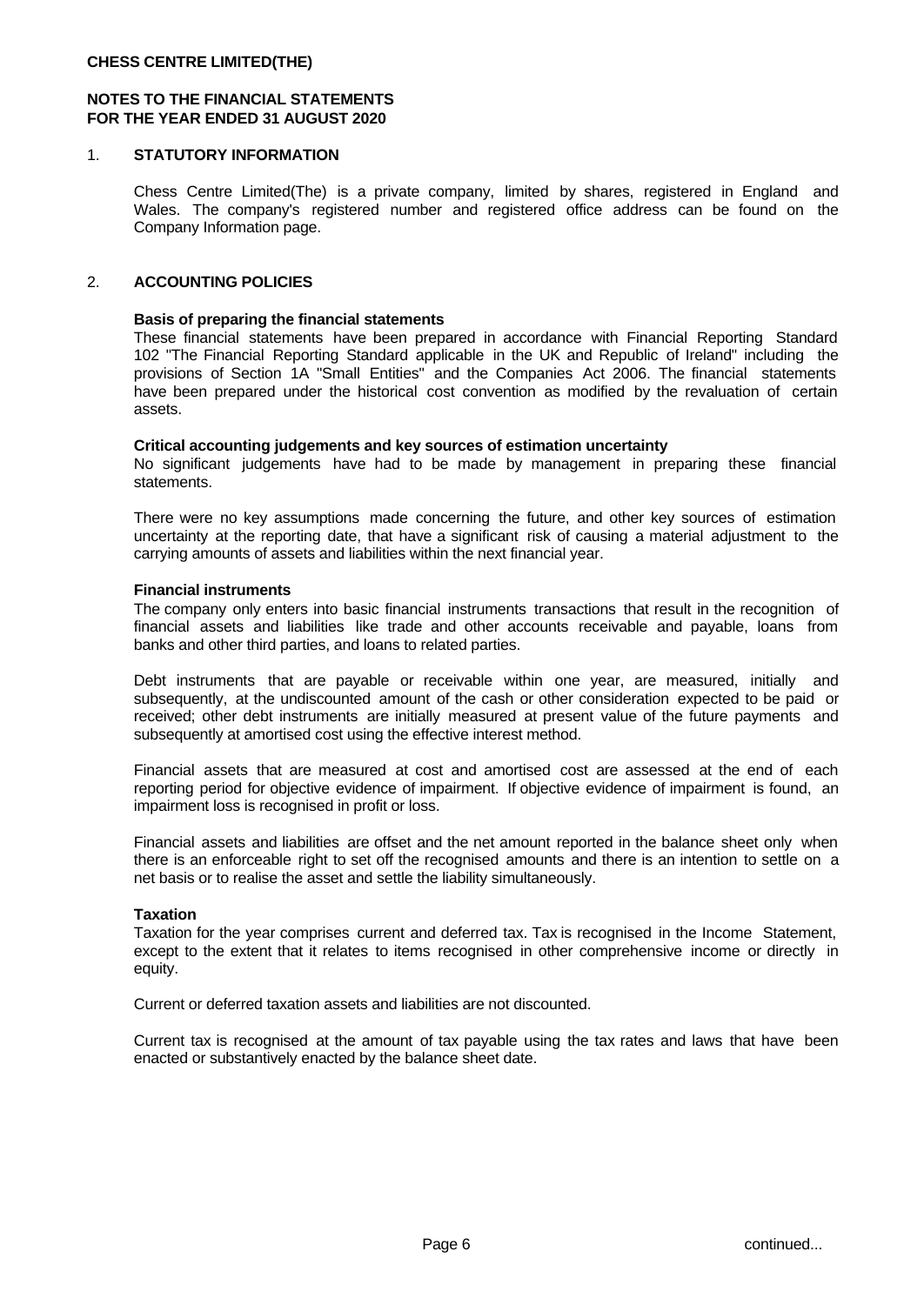### **NOTES TO THE FINANCIAL STATEMENTS - continued FOR THE YEAR ENDED 31 AUGUST 2020**

# 2. **ACCOUNTING POLICIES - continued**

### **Deferred tax**

Deferred tax is recognised in respect of all timing differences that have originated but not reversed at the balance sheet date.

Timing differences arise from the inclusion of income and expenses in tax assessments in periods different from those in which they are recognised in financial statements. Deferred tax is measured using tax rates and laws that have been enacted or substantively enacted by the year end and that are expected to apply to the reversal of the timing difference.

Unrelieved tax losses and other deferred tax assets are recognised only to the extent that it is probable that they will be recovered against the reversal of deferred tax liabilities or other future taxable profits.

### 3. **EMPLOYEES AND DIRECTORS**

The average number of employees during the year was 2 (2019 - 2).

### 4. **TAXATION**

### **Analysis of the tax charge**

The tax charge on the loss for the year was as follows:

|              | 2020 | 2019               |  |
|--------------|------|--------------------|--|
|              | ~    | ~                  |  |
| Deferred tax | 859  | 209                |  |
| Tax on loss  | 859  | 209                |  |
|              |      | $\hspace{1.5cm} =$ |  |

# 5. **FIXED ASSET INVESTMENTS**

| <b>COST OR VALUATION</b><br>At 1 September 2019<br><b>Revaluations</b> | Other<br><i>investments</i><br>£<br>31,764<br>(1,546) |
|------------------------------------------------------------------------|-------------------------------------------------------|
| At 31 August 2020                                                      | 30,218                                                |
| <b>NET BOOK VALUE</b><br>At 31 August 2020                             | 30,218<br>_____                                       |
| At 31 August 2019                                                      | 31,764                                                |

Cost or valuation at 31 August 2020 is represented by:

|    | Valuation in 2020                                     |       | Other<br>investments<br>c<br>30,218<br>$\qquad \qquad \overline{\qquad \qquad }$ |  |
|----|-------------------------------------------------------|-------|----------------------------------------------------------------------------------|--|
| 6. | <b>CREDITORS: AMOUNTS FALLING DUE WITHIN ONE YEAR</b> |       |                                                                                  |  |
|    |                                                       | 2020  | 2019                                                                             |  |
|    |                                                       | t.    | t.                                                                               |  |
|    | Other creditors                                       | 2,515 | 2,413                                                                            |  |
|    |                                                       |       |                                                                                  |  |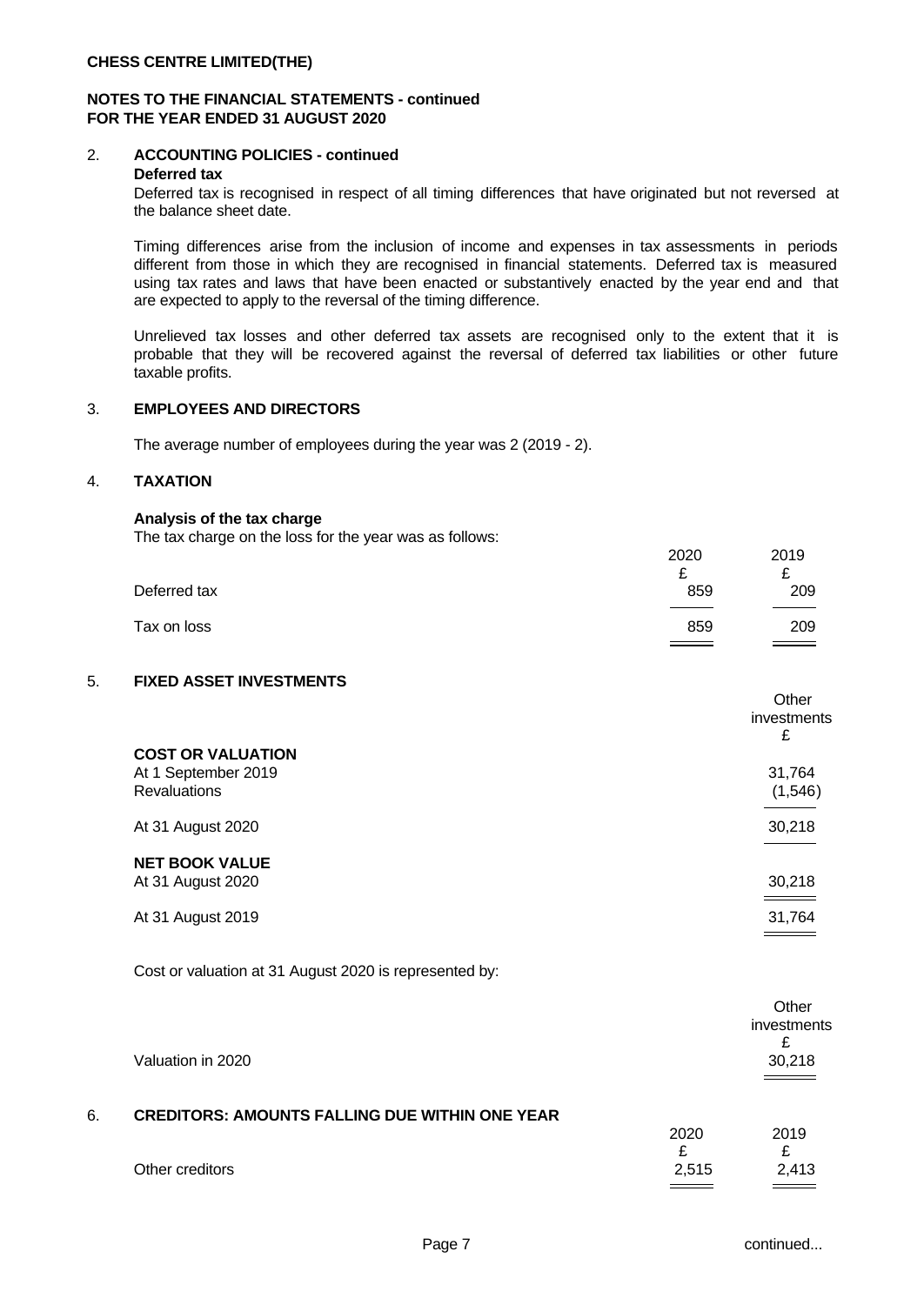# **NOTES TO THE FINANCIAL STATEMENTS - continued FOR THE YEAR ENDED 31 AUGUST 2020**

## 7. **CALLED UP SHARE CAPITAL**

|         | Allotted, issued and fully paid: |         |      |      |
|---------|----------------------------------|---------|------|------|
| Number: | Class:                           | Nominal | 2020 | 2019 |
|         |                                  | value:  |      |      |
| 1,500   | <b>Jrdinary</b>                  | £1      | .500 | ,500 |
|         |                                  |         |      |      |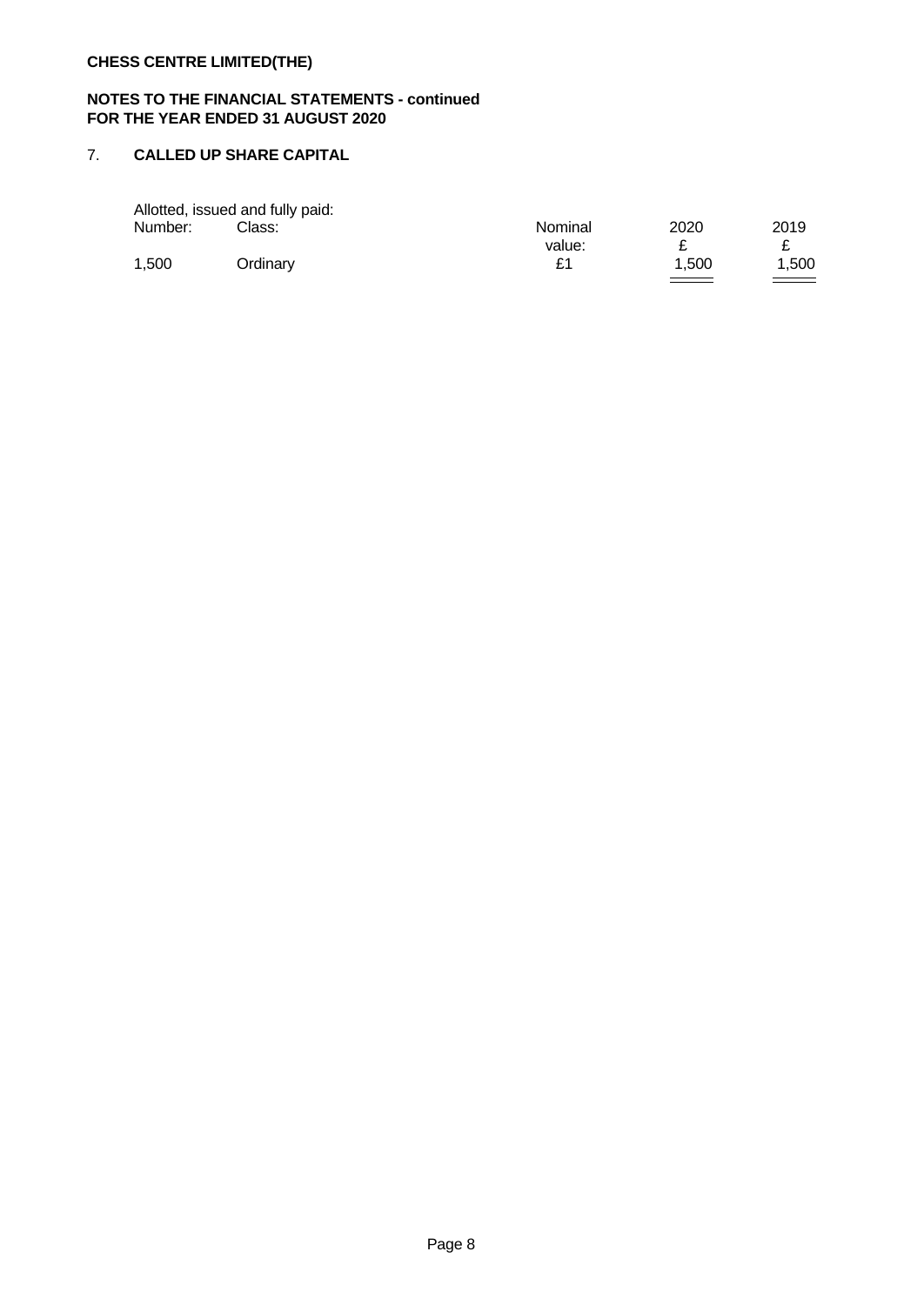## **CHARTERED CERTIFIED ACCOUNTANTS' REPORT TO THE BOARD OF DIRECTORS ON THE UNAUDITED FINANCIAL STATEMENTS OF CHESS CENTRE LIMITED(THE)**

In order to assist you to fulfil your duties under the Companies Act 2006, we have prepared for your approval the financial statements of Chess Centre Limited(The) for the year ended 31 August 2020 which comprise the Income Statement, Balance Sheet, Statement of Changes in Equity and the related notes from the company's accounting records and from information and explanations you have given us.

As a practising member firm of the Association of Chartered Certified Accountants, we are subject to its ethical and other professional requirements which are detailed at http://www.accaglobal.com/rulebook.

This report is made solely to the Board of Directors of Chess Centre Limited(The), as a body, in accordance with our terms of engagement. Our work has been undertaken solely to prepare for your approval the financial statements of Chess Centre Limited(The) and state those matters that we have agreed to state to the Board of Directors of Chess Centre Limited(The), as a body, in this report in accordance with the requirements of the Association of Chartered Certified Accountants as detailed at http://www.accaglobal.com/factsheet163. To the fullest extent permitted by law, we do not accept or assume responsibility to anyone other than the company and its Board of Directors, as a body, for our work or for this report.

It is your duty to ensure that Chess Centre Limited(The) has kept adequate accounting records and to prepare statutory financial statements that give a true and fair view of the assets, liabilities, financial position and loss of Chess Centre Limited(The). You consider that Chess Centre Limited(The) is exempt from the statutory audit requirement for the year.

We have not been instructed to carry out an audit or a review of the financial statements of Chess Centre Limited(The). For this reason, we have not verified the accuracy or completeness of the accounting records or information and explanations you have given to us and we do not, therefore, express any opinion on the statutory financial statements.

Watson Associates (Professional Services) Ltd 30 - 34 North Street Hailsham East Sussex BN27 1DW

Date: .............................................